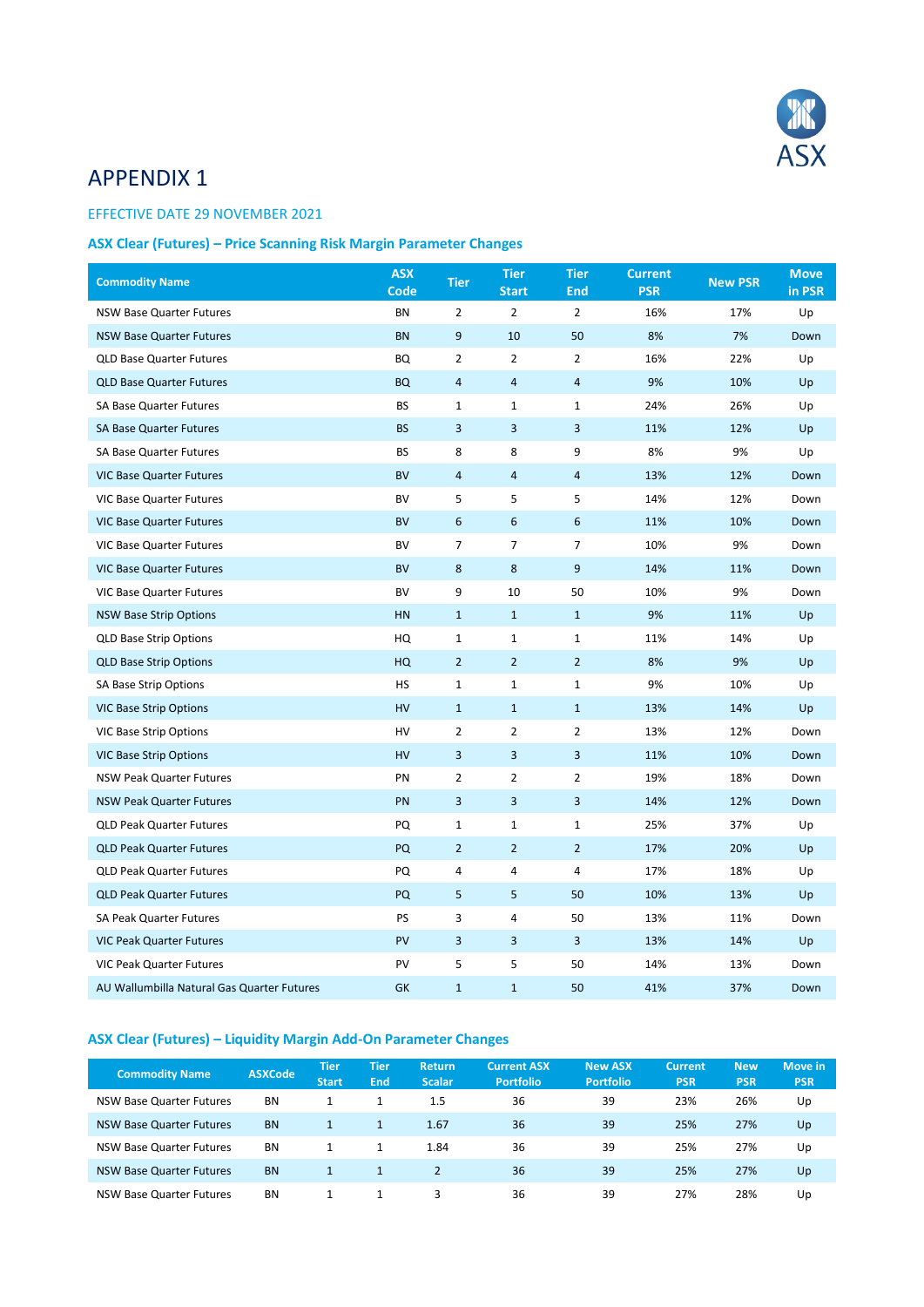| <b>Commodity Name</b>           | <b>ASXCode</b> | <b>Tier</b><br><b>Start</b> | <b>Tier</b><br><b>End</b> | <b>Return</b><br><b>Scalar</b> | <b>Current ASX</b><br><b>Portfolio</b> | <b>New ASX</b><br><b>Portfolio</b> | <b>Current</b><br><b>PSR</b> | <b>New</b><br><b>PSR</b> | Move in<br><b>PSR</b> |
|---------------------------------|----------------|-----------------------------|---------------------------|--------------------------------|----------------------------------------|------------------------------------|------------------------------|--------------------------|-----------------------|
| <b>NSW Base Quarter Futures</b> | <b>BN</b>      | $\overline{2}$              | $\overline{2}$            | $\mathbf{1}$                   | 96                                     | 105                                | 16%                          | 17%                      | Up                    |
| NSW Base Quarter Futures        | ΒN             | 2                           | 2                         | 1.25                           | 96                                     | 105                                | 16%                          | 17%                      | Up                    |
| <b>NSW Base Quarter Futures</b> | <b>BN</b>      | $\overline{2}$              | $\overline{2}$            | 1.33                           | 96                                     | 105                                | 16%                          | 17%                      | Up                    |
| NSW Base Quarter Futures        | ΒN             | 2                           | 2                         | 1.5                            | 96                                     | 105                                | 16%                          | 17%                      | Up                    |
| <b>NSW Base Quarter Futures</b> | <b>BN</b>      | $\overline{2}$              | $\overline{2}$            | 1.67                           | 96                                     | 105                                | 16%                          | 17%                      | Up                    |
| NSW Base Quarter Futures        | ΒN             | 2                           | 2                         | 1.84                           | 96                                     | 105                                | 16%                          | 17%                      | Up                    |
| <b>NSW Base Quarter Futures</b> | <b>BN</b>      | $\overline{2}$              | $\overline{2}$            | $\overline{2}$                 | 96                                     | 105                                | 16%                          | 17%                      | Up                    |
| NSW Base Quarter Futures        | ΒN             | 2                           | 2                         | 3                              | 96                                     | 105                                | 18%                          | 17%                      | Down                  |
| <b>NSW Base Quarter Futures</b> | <b>BN</b>      | 6                           | 6                         | 1.25                           | 69                                     | 60                                 | 8%                           | 9%                       | Up                    |
| NSW Base Quarter Futures        | ΒN             | 6                           | 6                         | 1.33                           | 69                                     | 60                                 | 8%                           | 9%                       | Up                    |
| <b>NSW Base Quarter Futures</b> | <b>BN</b>      | 6                           | 6                         | 1.67                           | 69                                     | 60                                 | 9%                           | 10%                      | Up                    |
| NSW Base Quarter Futures        | BN             | 6                           | 6                         | 1.84                           | 69                                     | 60                                 | 9%                           | 10%                      | Up                    |
| <b>NSW Base Quarter Futures</b> | <b>BN</b>      | 6                           | 6                         | $\overline{2}$                 | 69                                     | 60                                 | 9%                           | 10%                      | Up                    |
| NSW Base Quarter Futures        | ΒN             | 6                           | 6                         | 3                              | 69                                     | 60                                 | 9%                           | 10%                      | Up                    |
| <b>NSW Base Quarter Futures</b> | <b>BN</b>      | $\overline{7}$              | $\overline{7}$            | 1.5                            | 48                                     | 42                                 | 10%                          | 8%                       | Down                  |
| NSW Base Quarter Futures        | ΒN             | 7                           | 7                         | 1.67                           | 48                                     | 42                                 | 10%                          | 8%                       | Down                  |
| <b>NSW Base Quarter Futures</b> | <b>BN</b>      | $\overline{7}$              | $\overline{7}$            | 1.84                           | 48                                     | 42                                 | 10%                          | 8%                       | Down                  |
| NSW Base Quarter Futures        | ΒN             | $\overline{7}$              | 7                         | 2                              | 48                                     | 42                                 | 10%                          | 8%                       | Down                  |
| <b>NSW Base Quarter Futures</b> | <b>BN</b>      | $\overline{7}$              | $\overline{7}$            | 3                              | 48                                     | 42                                 | 10%                          | 9%                       | Down                  |
| NSW Base Quarter Futures        | ΒN             | 10                          | 50                        | $\mathbf{1}$                   | 24                                     | 24                                 | 8%                           | 7%                       | Down                  |
| <b>NSW Base Quarter Futures</b> | <b>BN</b>      | 10                          | 50                        | 1.25                           | 24                                     | 24                                 | 8%                           | 7%                       | Down                  |
| NSW Base Quarter Futures        | ΒN             | 10                          | 50                        | 1.33                           | 24                                     | 24                                 | 8%                           | 7%                       | Down                  |
| <b>NSW Base Quarter Futures</b> | <b>BN</b>      | 10                          | 50                        | 1.5                            | 24                                     | 24                                 | 8%                           | 7%                       | Down                  |
| NSW Base Quarter Futures        | ΒN             | 10                          | 50                        | 1.67                           | 24                                     | 24                                 | 8%                           | 7%                       | Down                  |
| <b>NSW Base Quarter Futures</b> | <b>BN</b>      | 10                          | 50                        | 1.84                           | 24                                     | 24                                 | 8%                           | 7%                       | Down                  |
| NSW Base Quarter Futures        | BN             | 10                          | 50                        | 2                              | 24                                     | 24                                 | 8%                           | 7%                       | Down                  |
| <b>NSW Base Quarter Futures</b> | BN             | 10                          | 50                        | 3                              | 24                                     | 24                                 | 8%                           | 7%                       | Down                  |
| <b>QLD Base Quarter Futures</b> | BQ             | $\overline{2}$              | $\overline{2}$            | $\mathbf{1}$                   | 93                                     | 99                                 | 16%                          | 22%                      | Up                    |
| <b>QLD Base Quarter Futures</b> | <b>BQ</b>      | $\overline{2}$              | $\overline{2}$            | 1.25                           | 93                                     | 99                                 | 16%                          | 22%                      | Up                    |
| <b>QLD Base Quarter Futures</b> | BQ             | 2                           | 2                         | 1.33                           | 93                                     | 99                                 | 16%                          | 22%                      | Up                    |
| <b>QLD Base Quarter Futures</b> | <b>BQ</b>      | $\overline{2}$              | $\overline{2}$            | 1.5                            | 93                                     | 99                                 | 18%                          | 22%                      | Up                    |
| <b>QLD Base Quarter Futures</b> | BQ             | 2                           | 2                         | 1.67                           | 93                                     | 99                                 | 18%                          | 22%                      | Up                    |
| <b>QLD Base Quarter Futures</b> | BQ             | $\overline{2}$              | $\overline{2}$            | 1.84                           | 93                                     | 99                                 | 18%                          | 22%                      | Up                    |
| <b>QLD Base Quarter Futures</b> | BQ             | 2                           | 2                         | 2                              | 93                                     | 99                                 | 18%                          | 22%                      | Up                    |
| <b>QLD Base Quarter Futures</b> | BQ             | $\overline{2}$              | $\overline{2}$            | 3                              | 93                                     | 99                                 | 19%                          | 23%                      | Up                    |
| <b>QLD Base Quarter Futures</b> | BQ             | 3                           | 3                         | 1.25                           | 96                                     | 96                                 | 11%                          | 12%                      | Up                    |
| <b>QLD Base Quarter Futures</b> | BQ             | 3                           | 3                         | 1.33                           | 96                                     | 96                                 | 11%                          | 12%                      | Up                    |
| <b>QLD Base Quarter Futures</b> | BQ             | 3                           | 3                         | 1.5                            | 96                                     | 96                                 | 11%                          | 12%                      | Up                    |
| <b>QLD Base Quarter Futures</b> | BQ             | 3                           | 3                         | 1.67                           | 96                                     | 96                                 | 11%                          | 12%                      | Up                    |
| <b>QLD Base Quarter Futures</b> | BQ             | 3                           | 3                         | 1.84                           | 96                                     | 96                                 | 11%                          | 13%                      | Up                    |
| <b>QLD Base Quarter Futures</b> | BQ             | 3                           | 3                         | $\overline{2}$                 | 96                                     | 96                                 | 12%                          | 13%                      | Up                    |
| <b>QLD Base Quarter Futures</b> | BQ             | 3                           | 3                         | 3                              | 96                                     | 96                                 | 13%                          | 14%                      | Up                    |
| <b>QLD Base Quarter Futures</b> | <b>BQ</b>      | 4                           | 4                         | $\mathbf{1}$                   | 114                                    | 114                                | 9%                           | 10%                      | Up                    |
| QLD Base Quarter Futures        | BQ             | 4                           | 4                         | 1.25                           | 114                                    | 114                                | 9%                           | 10%                      | Up                    |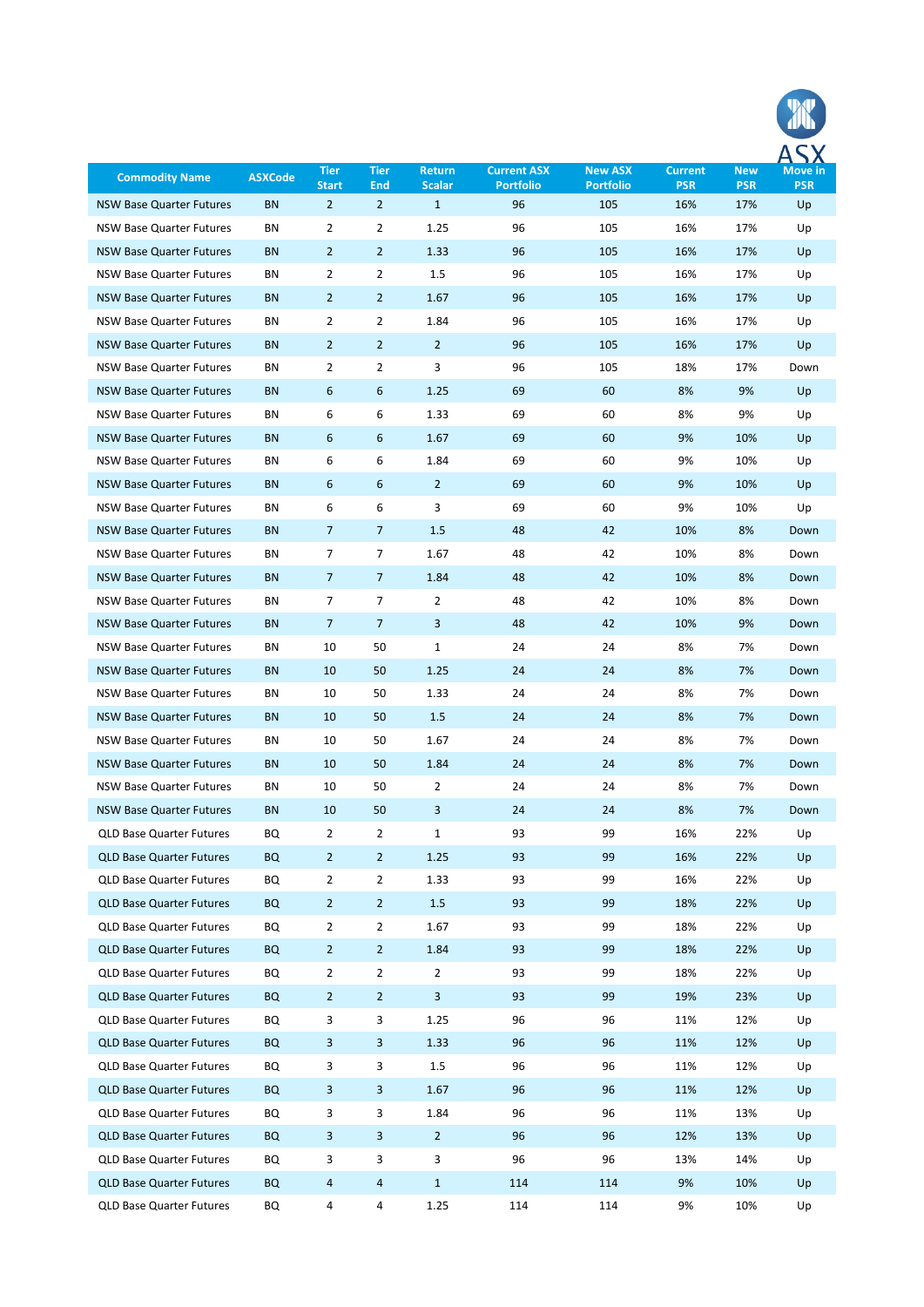| <b>Commodity Name</b>           | <b>ASXCode</b> | <b>Tier</b>       | <b>Tier</b>  | <b>Return</b>         | <b>Current ASX</b>      | <b>New ASX</b>          | <b>Current</b>   | <b>New</b>        | Move in          |
|---------------------------------|----------------|-------------------|--------------|-----------------------|-------------------------|-------------------------|------------------|-------------------|------------------|
| <b>QLD Base Quarter Futures</b> | <b>BQ</b>      | <b>Start</b><br>4 | End<br>4     | <b>Scalar</b><br>1.33 | <b>Portfolio</b><br>114 | <b>Portfolio</b><br>114 | <b>PSR</b><br>9% | <b>PSR</b><br>10% | <b>PSR</b><br>Up |
| <b>QLD Base Quarter Futures</b> | BQ             | 4                 | 4            | 1.5                   | 114                     | 114                     | 9%               | 10%               | Up               |
| <b>QLD Base Quarter Futures</b> | <b>BQ</b>      | 6                 | 6            | 1.25                  | 72                      | 78                      | 9%               | 10%               | Up               |
| <b>QLD Base Quarter Futures</b> | BQ             | 6                 | 6            | 1.33                  | 72                      | 78                      | 9%               | 10%               | Up               |
| <b>QLD Base Quarter Futures</b> | <b>BQ</b>      | 6                 | 6            | 1.5                   | 72                      | 78                      | 9%               | 10%               | Up               |
| <b>SA Base Quarter Futures</b>  | BS             | 1                 | 1            | $\mathbf{1}$          | 3                       | $\mathbf{1}$            | 24%              | 26%               | Up               |
| <b>SA Base Quarter Futures</b>  | <b>BS</b>      | $\mathbf{1}$      | $\mathbf{1}$ | 1.25                  | 3                       | $\mathbf{1}$            | 24%              | 26%               | Up               |
| <b>SA Base Quarter Futures</b>  | BS             | 1                 | 1            | 1.33                  | 3                       | 1                       | 24%              | 26%               | Up               |
| <b>SA Base Quarter Futures</b>  | <b>BS</b>      | $\mathbf{1}$      | $\mathbf{1}$ | 1.5                   | 3                       | $\mathbf{1}$            | 24%              | 26%               | Up               |
| <b>SA Base Quarter Futures</b>  | BS             | $\mathbf{1}$      | $\mathbf{1}$ | 1.67                  | 3                       | $\mathbf{1}$            | 24%              | 26%               | Up               |
| <b>SA Base Quarter Futures</b>  | <b>BS</b>      | $\mathbf{1}$      | $\mathbf{1}$ | 1.84                  | 3                       | $\mathbf{1}$            | 24%              | 26%               | Up               |
| <b>SA Base Quarter Futures</b>  | BS             | 1                 | $\mathbf{1}$ | 2                     | 3                       | 1                       | 24%              | 26%               | Up               |
| <b>SA Base Quarter Futures</b>  | <b>BS</b>      | $\mathbf{1}$      | $\mathbf{1}$ | 3                     | 3                       | $\mathbf{1}$            | 24%              | 26%               | Up               |
| <b>SA Base Quarter Futures</b>  | BS             | 3                 | 3            | $\mathbf{1}$          | 6                       | 3                       | 11%              | 12%               | Up               |
| <b>SA Base Quarter Futures</b>  | <b>BS</b>      | 3                 | 3            | 1.25                  | 6                       | 3                       | 11%              | 12%               | Up               |
| <b>SA Base Quarter Futures</b>  | BS             | 3                 | 3            | 1.33                  | 6                       | 3                       | 11%              | 12%               | Up               |
| <b>SA Base Quarter Futures</b>  | <b>BS</b>      | 3                 | 3            | 1.5                   | 6                       | 3                       | 11%              | 12%               | Up               |
| <b>SA Base Quarter Futures</b>  | BS             | 3                 | 3            | 1.67                  | 6                       | 3                       | 11%              | 12%               | Up               |
| <b>SA Base Quarter Futures</b>  | <b>BS</b>      | 3                 | 3            | 1.84                  | 6                       | 3                       | 11%              | 12%               | Up               |
| <b>SA Base Quarter Futures</b>  | BS             | 3                 | 3            | 2                     | 6                       | 3                       | 11%              | 12%               | Up               |
| <b>SA Base Quarter Futures</b>  | <b>BS</b>      | 3                 | 3            | 3                     | 6                       | 3                       | 11%              | 12%               | Up               |
| <b>SA Base Quarter Futures</b>  | BS             | 5                 | 5            | 1.25                  | 3                       | 3                       | 8%               | 9%                |                  |
| <b>SA Base Quarter Futures</b>  | <b>BS</b>      | 5                 | 5            |                       | 3                       | 3                       | 8%               | 9%                | Up               |
|                                 |                |                   |              | 1.33                  |                         |                         |                  |                   | Up               |
| <b>SA Base Quarter Futures</b>  | BS             | 5                 | 5            | 3                     | 3                       | 3                       | 9%               | 10%               | Up               |
| <b>SA Base Quarter Futures</b>  | <b>BS</b>      | 6                 | 6            | 1.5                   | 3                       | 3                       | 8%               | 9%                | Up               |
| SA Base Quarter Futures         | вs             | 6                 | 6            | 1.67                  | 3                       | 3                       | 8%               | 9%                | Up               |
| <b>SA Base Quarter Futures</b>  | <b>BS</b>      | 6                 | 6            | 1.84                  | 3                       | 3                       | 8%               | 9%                | Up               |
| SA Base Quarter Futures         | BS             | 6                 | 6            | $\overline{2}$        | 3                       | 3                       | 8%               | 9%                | Up               |
| <b>SA Base Quarter Futures</b>  | <b>BS</b>      | 8                 | 9            | $\mathbf{1}$          | 3                       | $\mathbf{3}$            | 8%               | 9%                | Up               |
| VIC Base Quarter Futures        | BV             | 4                 | 4            | $\mathbf{1}$          | 126                     | 132                     | 13%              | 12%               | Down             |
| <b>VIC Base Quarter Futures</b> | BV             | 5                 | 5            | $\mathbf{1}$          | 135                     | 144                     | 14%              | 12%               | Down             |
| VIC Base Quarter Futures        | BV             | 5                 | 5            | 1.25                  | 135                     | 144                     | 14%              | 12%               | Down             |
| <b>VIC Base Quarter Futures</b> | BV             | 5                 | 5            | 1.33                  | 135                     | 144                     | 14%              | 12%               | Down             |
| <b>VIC Base Quarter Futures</b> | BV             | 5                 | 5            | 1.5                   | 135                     | 144                     | 14%              | 12%               | Down             |
| <b>VIC Base Quarter Futures</b> | BV             | 5                 | 5            | 1.67                  | 135                     | 144                     | 14%              | 12%               | Down             |
| VIC Base Quarter Futures        | BV             | 5                 | 5            | 1.84                  | 135                     | 144                     | 14%              | 12%               | Down             |
| <b>VIC Base Quarter Futures</b> | BV             | 5                 | 5            | $\overline{2}$        | 135                     | 144                     | 14%              | 12%               | Down             |
| VIC Base Quarter Futures        | BV             | 5                 | 5            | 3                     | 135                     | 144                     | 14%              | 12%               | Down             |
| <b>VIC Base Quarter Futures</b> | BV             | 6                 | 6            | $\mathbf{1}$          | 78                      | 75                      | 11%              | 10%               | Down             |
| VIC Base Quarter Futures        | BV             | 6                 | 6            | 1.25                  | 78                      | 75                      | 12%              | 11%               | Down             |
| <b>VIC Base Quarter Futures</b> | BV             | 6                 | 6            | 1.33                  | 78                      | 75                      | 12%              | 11%               | Down             |
| VIC Base Quarter Futures        | BV             | 6                 | 6            | 1.5                   | 78                      | 75                      | 13%              | 11%               | Down             |
| <b>VIC Base Quarter Futures</b> | BV             | 6                 | 6            | 1.67                  | 78                      | 75                      | 14%              | 12%               | Down             |
| VIC Base Quarter Futures        | BV             | 6                 | 6            | 1.84                  | 78                      | 75                      | 14%              | 12%               | Down             |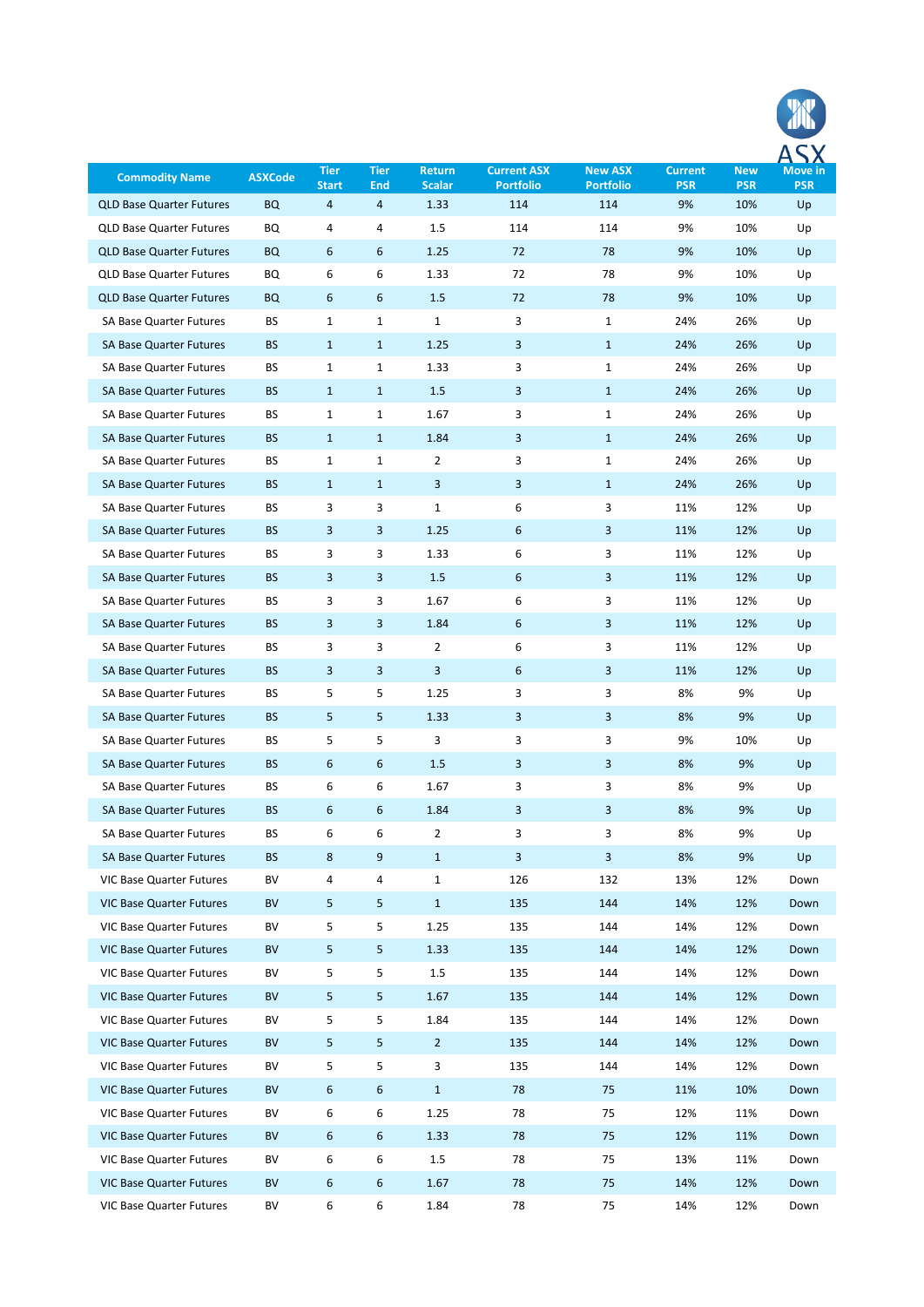| <b>Commodity Name</b>                            | <b>ASXCode</b> | <b>Tier</b>         | <b>Tier</b>         | <b>Return</b>                   | <b>Current ASX</b>           | <b>New ASX</b>               | <b>Current</b>    | <b>New</b>        | <b>Move in</b>     |
|--------------------------------------------------|----------------|---------------------|---------------------|---------------------------------|------------------------------|------------------------------|-------------------|-------------------|--------------------|
| <b>VIC Base Quarter Futures</b>                  | <b>BV</b>      | <b>Start</b><br>6   | <b>End</b><br>6     | <b>Scalar</b><br>$\overline{2}$ | <b>Portfolio</b><br>78       | <b>Portfolio</b><br>75       | <b>PSR</b><br>15% | <b>PSR</b><br>12% | <b>PSR</b><br>Down |
| <b>VIC Base Quarter Futures</b>                  | BV             | 6                   | 6                   | 3                               | 78                           | 75                           | 15%               | 12%               | Down               |
| <b>VIC Base Quarter Futures</b>                  | BV             | $\overline{7}$      | $\overline{7}$      | $\mathbf{1}$                    | 66                           | 66                           | 10%               | 9%                | Down               |
| <b>VIC Base Quarter Futures</b>                  | BV             | 7                   | 7                   | 1.25                            | 66                           | 66                           | 11%               | 10%               | Down               |
| <b>VIC Base Quarter Futures</b>                  | BV             | $\overline{7}$      | $\overline{7}$      | 1.33                            | 66                           | 66                           | 11%               | 10%               | Down               |
| <b>VIC Base Quarter Futures</b>                  | BV             | 7                   | 7                   | 1.5                             | 66                           | 66                           | 12%               | 10%               | Down               |
| <b>VIC Base Quarter Futures</b>                  | BV             | $\overline{7}$      | 7                   | 1.67                            | 66                           | 66                           | 12%               | 10%               | Down               |
| <b>VIC Base Quarter Futures</b>                  | BV             | 7                   | 7                   | 1.84                            | 66                           | 66                           | 12%               | 10%               | Down               |
| <b>VIC Base Quarter Futures</b>                  | BV             | $\overline{7}$      | $\overline{7}$      | $\overline{2}$                  | 66                           | 66                           | 14%               | 10%               | Down               |
| <b>VIC Base Quarter Futures</b>                  | BV             | 7                   | 7                   | 3                               | 66                           | 66                           | 14%               | 10%               | Down               |
| <b>VIC Base Quarter Futures</b>                  | <b>BV</b>      | 8                   | 9                   | $\mathbf{1}$                    | 60                           | 60                           | 14%               | 11%               | Down               |
| <b>VIC Base Quarter Futures</b>                  | BV             | 8                   | 9                   | 1.25                            | 60                           | 60                           | 14%               | 11%               | Down               |
| <b>VIC Base Quarter Futures</b>                  | <b>BV</b>      | 8                   | 9                   | 1.33                            | 60                           | 60                           | 14%               | 11%               | Down               |
| <b>VIC Base Quarter Futures</b>                  | BV             | 8                   | 9                   | 1.5                             | 60                           | 60                           | 14%               | 11%               | Down               |
| <b>VIC Base Quarter Futures</b>                  | <b>BV</b>      | 8                   | 9                   | 1.67                            | 60                           | 60                           | 14%               | 11%               | Down               |
| <b>VIC Base Quarter Futures</b>                  | BV             | 8                   | 9                   | 1.84                            | 60                           | 60                           | 14%               | 12%               | Down               |
| <b>VIC Base Quarter Futures</b>                  | <b>BV</b>      | 8                   | 9                   | $\overline{2}$                  | 60                           | 60                           | 15%               | 12%               | Down               |
| <b>VIC Base Quarter Futures</b>                  | BV             | 8                   | 9                   | 3                               | 60                           | 60                           | 16%               | 13%               | Down               |
| <b>VIC Base Quarter Futures</b>                  | <b>BV</b>      | 10                  | 50                  | $\mathbf{1}$                    | 30                           | 30                           | 10%               | 9%                | Down               |
| <b>VIC Base Quarter Futures</b>                  | BV             | 10                  | 50                  | 1.25                            | 30                           | 30                           | 10%               | 9%                | Down               |
| <b>VIC Base Quarter Futures</b>                  | BV             | 10                  | 50                  | 1.33                            | 30                           | 30                           | 10%               | 9%                | Down               |
| <b>VIC Base Quarter Futures</b>                  | BV             | 10                  | 50                  | 1.5                             | 30                           | 30                           | 10%               | 9%                | Down               |
| <b>VIC Base Quarter Futures</b>                  | BV             | 10                  | 50                  | 1.67                            | 30                           | 30                           | 10%               | 9%                | Down               |
| <b>VIC Base Quarter Futures</b>                  | BV             | 10                  | 50                  | 1.84                            | 30                           | 30                           | 10%               | 9%                | Down               |
| <b>VIC Base Quarter Futures</b>                  | BV             | 10                  | 50                  | $\overline{2}$                  | 30                           | 30                           | 10%               | 9%                | Down               |
| VIC Base Quarter Futures                         | BV             | 10                  | 50                  | 3                               | 30                           | 30                           | 10%               | 9%                | Down               |
| <b>NSW Base Strip Futures</b>                    | HN             | $\mathbf{1}$        | $\mathbf{1}$        | $\mathbf{1}$                    | $\mathbf{1}$                 | $\mathbf{1}$                 | 9%                | 11%               | Up                 |
| <b>NSW Base Strip Futures</b>                    | HN             | $\mathbf{1}$        | $\mathbf 1$         | 3                               | $\mathbf{1}$                 | $\mathbf{1}$                 | 9%                | 11%               | Up                 |
| <b>QLD Base Strip Futures</b>                    | HQ             | $\mathbf{1}$        | $\mathbf{1}$        | $\mathbf{1}$                    | $\mathbf{1}$                 | $\mathbf{1}$                 | 11%               | 14%               | Up                 |
| <b>QLD Base Strip Futures</b>                    | HQ             | $\mathbf{1}$        | $\mathbf{1}$        | 3                               | $\mathbf{1}$                 | $\mathbf{1}$                 | 11%               | 14%               | Up                 |
| <b>QLD Base Strip Futures</b>                    | HQ             | $\overline{2}$      | $\overline{2}$      | $\mathbf{1}$                    | $\mathbf{1}$                 | $\mathbf{1}$                 | 8%                | 9%                | Up                 |
| <b>QLD Base Strip Futures</b>                    | HQ             | $\overline{2}$      | $\overline{2}$      | 3                               | $\mathbf{1}$                 | $\mathbf{1}$                 | 8%                | 9%                | Up                 |
| SA Base Strip Futures                            | <b>HS</b>      | $\mathbf{1}$        | $\mathbf{1}$        | $\mathbf{1}$                    | $\mathbf{1}$                 | $\mathbf{1}$                 | 9%                | 10%               | Up                 |
| SA Base Strip Futures                            | HS             | $\mathbf{1}$        | $\mathbf{1}$        | 3                               | $\mathbf{1}$                 | $\mathbf{1}$                 | 9%                | 10%               | Up                 |
| <b>VIC Base Strip Futures</b>                    | HV             | $\mathbf{1}$        | $\mathbf{1}$        | $\mathbf{1}$                    | $\mathbf{1}$                 | $\mathbf{1}$                 | 13%               | 14%               | Up                 |
| VIC Base Strip Futures                           | HV             | $\mathbf{1}$        | $\mathbf 1$         | 3                               | $\mathbf{1}$                 | $\mathbf{1}$                 | 13%               | 14%               | Up                 |
| VIC Base Strip Futures                           | HV             | $\overline{2}$      | $\overline{2}$      | $\mathbf{1}$                    | $\mathbf{1}$                 | $\mathbf{1}$                 | 13%               | 12%               | Down               |
| VIC Base Strip Futures<br>VIC Base Strip Futures | HV<br>HV       | $\overline{2}$<br>3 | $\overline{2}$<br>3 | 3<br>$\mathbf{1}$               | $\mathbf{1}$<br>$\mathbf{1}$ | $\mathbf{1}$                 | 13%<br>11%        | 12%<br>10%        | Down<br>Down       |
| VIC Base Strip Futures                           | HV             | 3                   | 3                   | 3                               | $\mathbf{1}$                 | $\mathbf{1}$<br>$\mathbf{1}$ | 11%               | 10%               | Down               |
| <b>NSW Peak Quarter Futures</b>                  | PN             | $\overline{2}$      | $\overline{2}$      | $\mathbf{1}$                    | 3                            | 3                            | 19%               | 18%               | Down               |
| <b>NSW Peak Quarter Futures</b>                  | PN             | $\overline{2}$      | $\overline{2}$      | 1.5                             | 3                            | 3                            | 20%               | 19%               | Down               |
| <b>NSW Peak Quarter Futures</b>                  | PN             | $\overline{2}$      | $\overline{2}$      | 1.67                            | 3                            | 3                            | 20%               | 19%               | Down               |
| NSW Peak Quarter Futures                         | PN             | $\overline{2}$      | $\overline{2}$      | 1.84                            | 3                            | 3                            | 20%               | 19%               | Down               |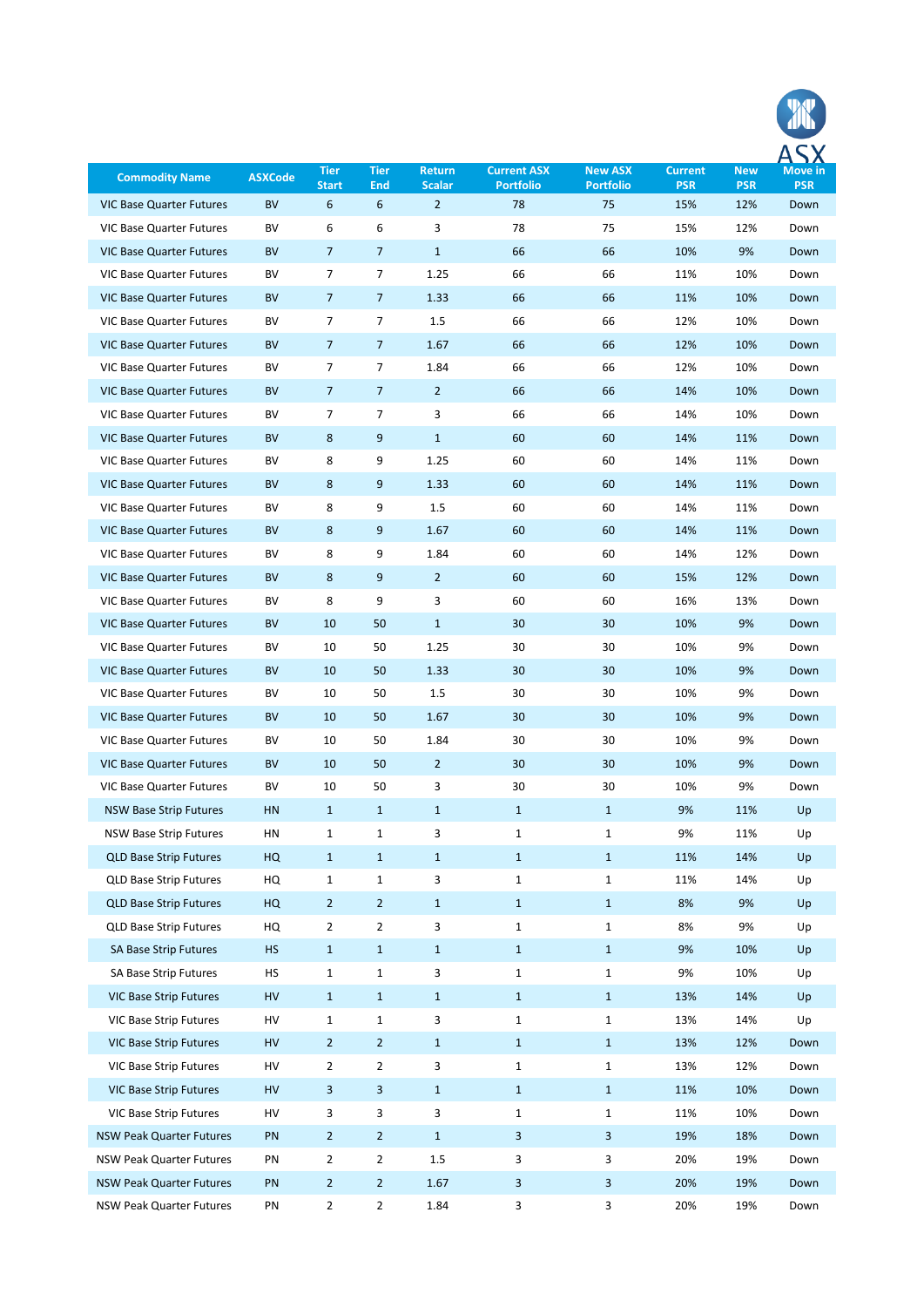| <b>Commodity Name</b>           | <b>ASXCode</b> | <b>Tier</b><br><b>Start</b> | <b>Tier</b><br><b>End</b> | <b>Return</b><br><b>Scalar</b> | <b>Current ASX</b><br><b>Portfolio</b> | <b>New ASX</b><br><b>Portfolio</b> | <b>Current</b><br><b>PSR</b> | <b>New</b><br><b>PSR</b> | Move in<br><b>PSR</b> |
|---------------------------------|----------------|-----------------------------|---------------------------|--------------------------------|----------------------------------------|------------------------------------|------------------------------|--------------------------|-----------------------|
| <b>NSW Peak Quarter Futures</b> | PN             | $\overline{2}$              | $\overline{2}$            | $\overline{2}$                 | 3                                      | 3                                  | 20%                          | 19%                      | Down                  |
| <b>NSW Peak Quarter Futures</b> | PN             | $\overline{2}$              | 2                         | 3                              | 3                                      | 3                                  | 20%                          | 19%                      | Down                  |
| <b>NSW Peak Quarter Futures</b> | PN             | 3                           | 3                         | $\mathbf{1}$                   | 3                                      | $\mathbf{1}$                       | 14%                          | 12%                      | Down                  |
| <b>NSW Peak Quarter Futures</b> | PN             | 3                           | 3                         | 1.25                           | 3                                      | 1                                  | 14%                          | 13%                      | Down                  |
| <b>NSW Peak Quarter Futures</b> | PN             | 3                           | 3                         | 1.33                           | 3                                      | $\mathbf{1}$                       | 14%                          | 13%                      | Down                  |
| <b>QLD Peak Quarter Futures</b> | PQ             | $\mathbf{1}$                | $\mathbf{1}$              | $\mathbf{1}$                   | $\mathbf{1}$                           | 1                                  | 25%                          | 37%                      | Up                    |
| <b>QLD Peak Quarter Futures</b> | <b>PQ</b>      | $\mathbf{1}$                | $\mathbf{1}$              | 1.25                           | $\mathbf{1}$                           | $\mathbf{1}$                       | 25%                          | 37%                      | Up                    |
| <b>QLD Peak Quarter Futures</b> | PQ             | $\mathbf{1}$                | 1                         | 1.33                           | 1                                      | 1                                  | 25%                          | 37%                      | Up                    |
| <b>QLD Peak Quarter Futures</b> | <b>PQ</b>      | $\mathbf{1}$                | $\mathbf{1}$              | 1.5                            | $\mathbf{1}$                           | $\mathbf{1}$                       | 25%                          | 37%                      | Up                    |
| <b>QLD Peak Quarter Futures</b> | PQ             | 1                           | $\mathbf{1}$              | 1.67                           | 1                                      | 1                                  | 25%                          | 37%                      | Up                    |
| <b>QLD Peak Quarter Futures</b> | <b>PQ</b>      | $\mathbf{1}$                | $\mathbf{1}$              | 1.84                           | $\mathbf{1}$                           | $\mathbf{1}$                       | 25%                          | 37%                      | Up                    |
| <b>QLD Peak Quarter Futures</b> | PQ             | 1                           | $\mathbf{1}$              | 2                              | 1                                      | 1                                  | 25%                          | 37%                      | Up                    |
| <b>QLD Peak Quarter Futures</b> | <b>PQ</b>      | $\mathbf{1}$                | $\mathbf{1}$              | 3                              | $\mathbf{1}$                           | $\mathbf{1}$                       | 25%                          | 37%                      | Up                    |
| <b>QLD Peak Quarter Futures</b> | PQ             | $\overline{2}$              | $\overline{2}$            | $\mathbf{1}$                   | 1                                      | 1                                  | 17%                          | 20%                      | Up                    |
| <b>QLD Peak Quarter Futures</b> | <b>PQ</b>      | $\overline{2}$              | $\overline{2}$            | 1.25                           | $\mathbf{1}$                           | $\mathbf{1}$                       | 17%                          | 20%                      | Up                    |
| <b>QLD Peak Quarter Futures</b> | PQ             | $\overline{2}$              | $\overline{2}$            | 1.33                           | 1                                      | 1                                  | 17%                          | 20%                      | Up                    |
| <b>QLD Peak Quarter Futures</b> | <b>PQ</b>      | $\overline{2}$              | $\overline{2}$            | 1.5                            | $\mathbf{1}$                           | $\mathbf{1}$                       | 17%                          | 20%                      | Up                    |
| <b>QLD Peak Quarter Futures</b> | PQ             | $\overline{2}$              | $\overline{2}$            | 1.67                           | 1                                      | 1                                  | 17%                          | 20%                      | Up                    |
| <b>QLD Peak Quarter Futures</b> | <b>PQ</b>      | $\overline{2}$              | $\overline{2}$            | 1.84                           | $\mathbf{1}$                           | $\mathbf{1}$                       | 17%                          | 20%                      | Up                    |
| <b>QLD Peak Quarter Futures</b> | PQ             | $\overline{2}$              | $\overline{2}$            | $\overline{2}$                 | 1                                      | 1                                  | 17%                          | 20%                      | Up                    |
| <b>QLD Peak Quarter Futures</b> | <b>PQ</b>      | $\overline{2}$              | $\overline{2}$            | 3                              | $\mathbf{1}$                           | $\mathbf{1}$                       | 18%                          | 20%                      | Up                    |
| <b>QLD Peak Quarter Futures</b> | PQ             | 4                           | 4                         | $\mathbf{1}$                   | 1                                      | 1                                  | 17%                          | 18%                      | Up                    |
| <b>QLD Peak Quarter Futures</b> | <b>PQ</b>      | 4                           | 4                         | 1.25                           | $\mathbf{1}$                           | $\mathbf{1}$                       | 17%                          | 18%                      | Up                    |
| <b>QLD Peak Quarter Futures</b> | PQ             | 4                           | 4                         | 1.33                           | 1                                      | 1                                  | 17%                          | 18%                      | Up                    |
| <b>QLD Peak Quarter Futures</b> | PQ             | 4                           | 4                         | 1.5                            | $\mathbf{1}$                           | $\mathbf{1}$                       | 17%                          | 18%                      | Up                    |
| <b>QLD Peak Quarter Futures</b> | $\mathsf{PQ}$  | 4                           | 4                         | 1.67                           | ı                                      | 1                                  | 17%                          | 18%                      | Up                    |
| <b>QLD Peak Quarter Futures</b> | PQ             | 4                           | 4                         | 1.84                           | $\mathbf{1}$                           | $\mathbf{1}$                       | 17%                          | 18%                      | Up                    |
| <b>QLD Peak Quarter Futures</b> | PQ             | 4                           | 4                         | $\overline{2}$                 | $\mathbf{1}$                           | 1                                  | 17%                          | 18%                      | Up                    |
| <b>QLD Peak Quarter Futures</b> | PQ             | 4                           | 4                         | 3                              | $\mathbf{1}$                           | $\mathbf{1}$                       | 17%                          | 18%                      | Up                    |
| <b>QLD Peak Quarter Futures</b> | PQ             | 5                           | 50                        | $\mathbf{1}$                   | 1                                      | 1                                  | 10%                          | 13%                      | Up                    |
| <b>QLD Peak Quarter Futures</b> | PQ             | 5                           | 50                        | 1.25                           | $\mathbf{1}$                           | $\mathbf{1}$                       | 10%                          | 13%                      | Up                    |
| <b>QLD Peak Quarter Futures</b> | PQ             | 5                           | 50                        | 1.33                           | $\mathbf{1}$                           | 1                                  | 10%                          | 13%                      | Up                    |
| <b>QLD Peak Quarter Futures</b> | PQ             | 5                           | 50                        | $1.5\,$                        | $\mathbf{1}$                           | $\mathbf{1}$                       | 10%                          | 13%                      | Up                    |
| <b>QLD Peak Quarter Futures</b> | PQ             | 5                           | 50                        | 1.67                           | 1                                      | 1                                  | 10%                          | 13%                      | Up                    |
| <b>QLD Peak Quarter Futures</b> | PQ             | 5                           | 50                        | 1.84                           | $\mathbf{1}$                           | $\mathbf{1}$                       | 10%                          | 13%                      | Up                    |
| <b>QLD Peak Quarter Futures</b> | PQ             | 5                           | 50                        | $\overline{2}$                 | 1                                      | 1                                  | 10%                          | 13%                      | Up                    |
| <b>QLD Peak Quarter Futures</b> | PQ             | 5                           | 50                        | 3                              | $\mathbf{1}$                           | $\mathbf{1}$                       | 10%                          | 13%                      | Up                    |
| SA Peak Quarter Futures         | PS             | 4                           | 50                        | $\mathbf{1}$                   | 1                                      | 1                                  | 13%                          | 11%                      | Down                  |
| <b>SA Peak Quarter Futures</b>  | PS             | 4                           | 50                        | 1.25                           | $\mathbf{1}$                           | $\mathbf{1}$                       | 13%                          | 11%                      | Down                  |
| SA Peak Quarter Futures         | PS             | 4                           | 50                        | 1.33                           | 1                                      | 1                                  | 13%                          | 11%                      | Down                  |
| <b>SA Peak Quarter Futures</b>  | PS             | 4                           | 50                        | $1.5\,$                        | $\mathbf{1}$                           | $\mathbf{1}$                       | 13%                          | 11%                      | Down                  |
| SA Peak Quarter Futures         | PS             | 4                           | 50                        | 1.67                           | 1                                      | 1                                  | 13%                          | 11%                      | Down                  |
| <b>SA Peak Quarter Futures</b>  | PS             | 4                           | 50                        | 1.84                           | $\mathbf{1}$                           | $\mathbf{1}$                       | 13%                          | 11%                      | Down                  |
| SA Peak Quarter Futures         | PS             | 4                           | 50                        | $\overline{2}$                 | $\mathbf{1}$                           | $\mathbf{1}$                       | 13%                          | 11%                      | Down                  |